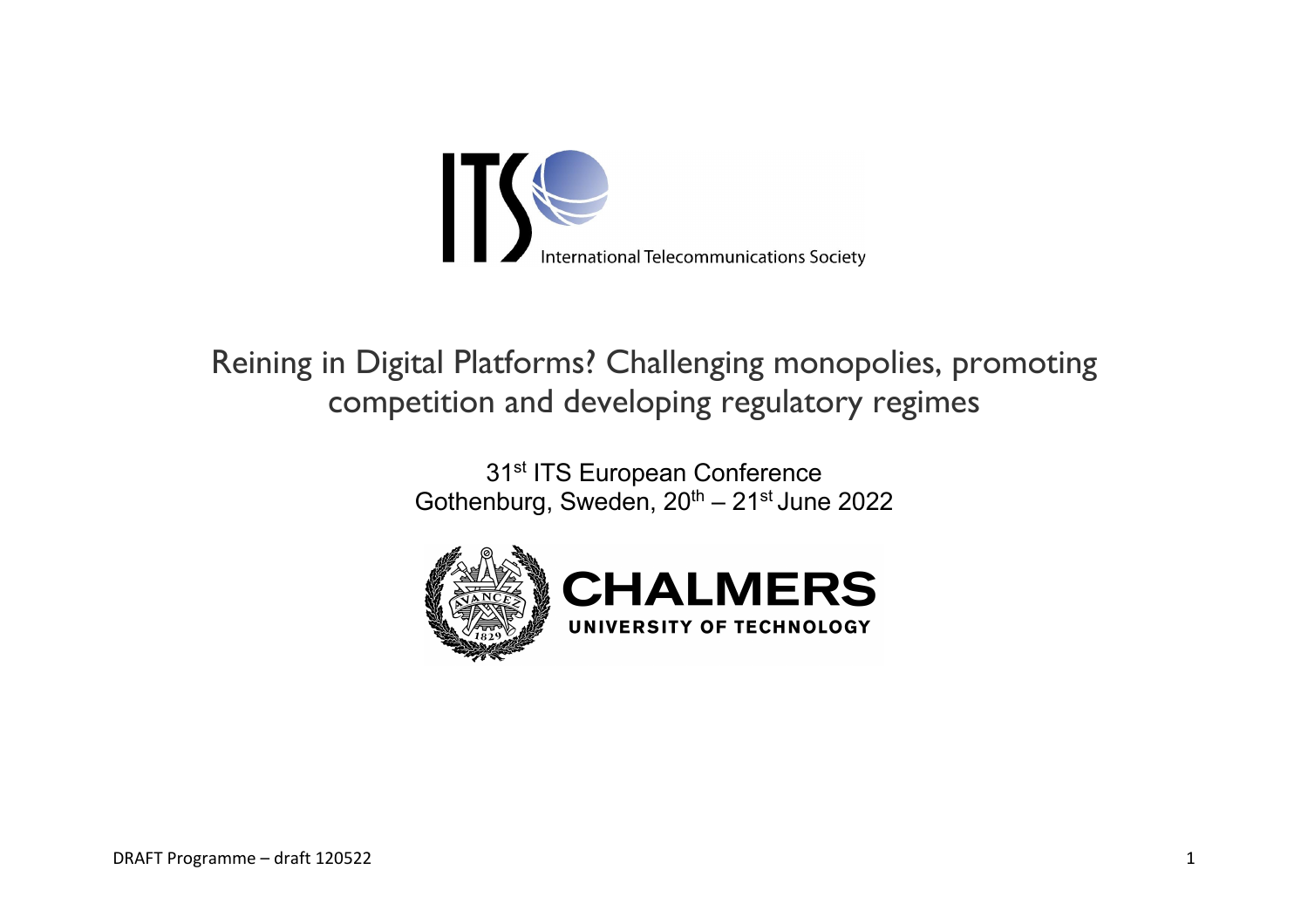| Sunday, June 19 |                   | Monday, June 20 |                      | Tuesday, June 21 |                     |
|-----------------|-------------------|-----------------|----------------------|------------------|---------------------|
|                 |                   |                 |                      |                  |                     |
|                 |                   | $08:30 - 09:00$ | Registration         |                  |                     |
|                 |                   |                 |                      |                  |                     |
|                 |                   | $09:00 - 10:30$ | Opening session      | $09:00 - 10:30$  | Parallel sessions 4 |
|                 |                   | $10:30 - 11:00$ | Coffee               | $10:30 - 11:00$  | Coffee              |
|                 |                   | 11:00 - 12:30   | Parallel sessions 1  | $11:00 - 12:30$  | Parallel sessions 5 |
|                 |                   | 12:30 - 13:30   | Lunch                | $12:30 - 13:30$  | Lunch               |
|                 |                   | $13:30 - 15:00$ | Parallel sessions 2  | $13:30 - 15:00$  | Parallel sessions 6 |
|                 |                   | 15:00 - 15:30   | Coffee               | 15:00 - 15:30    | Coffee              |
|                 |                   | 15:30 - 17:00   | Parallel sessions 3  | $15:30 - 17:30$  | Parallel sessions 7 |
|                 |                   |                 |                      |                  |                     |
| $18:00 - 20:00$ | Welcome reception | $18:00 - 20:00$ | Reception, City Hall | $17:45 - 22:00$  | Conference Dinner   |
|                 |                   |                 |                      |                  |                     |
|                 |                   |                 |                      |                  |                     |
|                 |                   |                 |                      |                  |                     |
|                 |                   |                 |                      |                  |                     |
|                 |                   |                 |                      |                  |                     |
|                 |                   |                 |                      |                  |                     |
|                 |                   |                 |                      |                  |                     |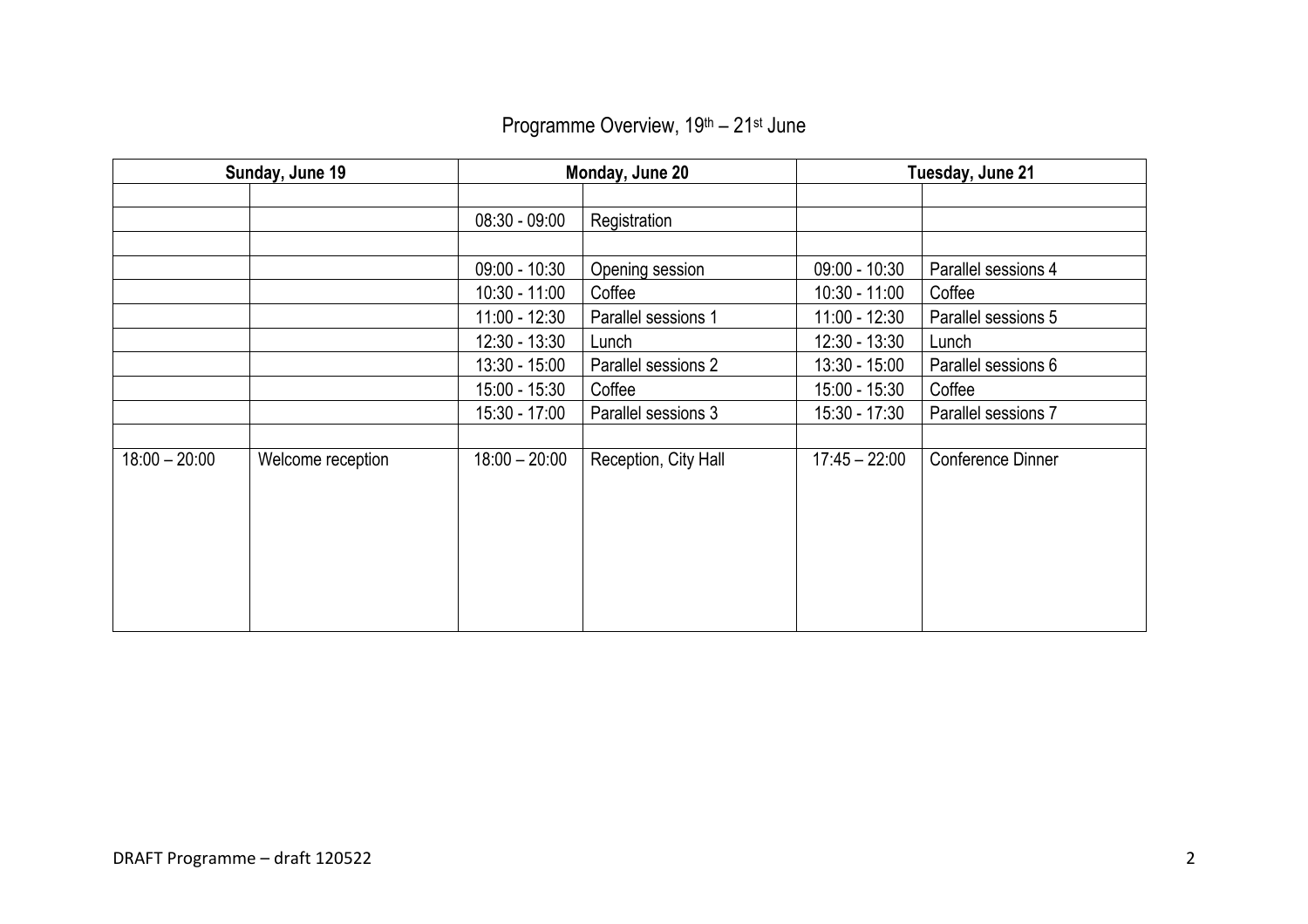### 20th June 2022

## Opening session 09.00 – 10.30

|                 | Location: Vasa A, Vera Sandbergs Allé 8                                                                                                                             |  |  |  |  |
|-----------------|---------------------------------------------------------------------------------------------------------------------------------------------------------------------|--|--|--|--|
| Opening session | <b>Welcome speeches</b>                                                                                                                                             |  |  |  |  |
|                 | Mats Lundqvist, Vice President, Chalmers University of Technology                                                                                                   |  |  |  |  |
|                 | Stephen Schmidt, ITS Chair & Vice President, TELUS, Canada                                                                                                          |  |  |  |  |
|                 | Futures of e-Mobility: technologies, Security and Regulation                                                                                                        |  |  |  |  |
|                 | Session Moderator: Mats Lundqvist, Vice President, Chalmers University of Technology                                                                                |  |  |  |  |
|                 | Per M Johnsson, Director, Ericsson                                                                                                                                  |  |  |  |  |
|                 | Tommy Svensson, Professor, Chalmers University of Technology                                                                                                        |  |  |  |  |
|                 | Maria Massaro, Regulation Specialist, Volvo Group                                                                                                                   |  |  |  |  |
|                 | Per Arnäs, Director, Einride                                                                                                                                        |  |  |  |  |
|                 | To be confirmed, SAAB representative                                                                                                                                |  |  |  |  |
|                 | Follow the ITS on Twitter (@IntTlcSoc) and LinkedIN (https://www.linkedin.com/company/inttlcsoc) and post about the conference using the<br>hashtag #ITSEurope2022. |  |  |  |  |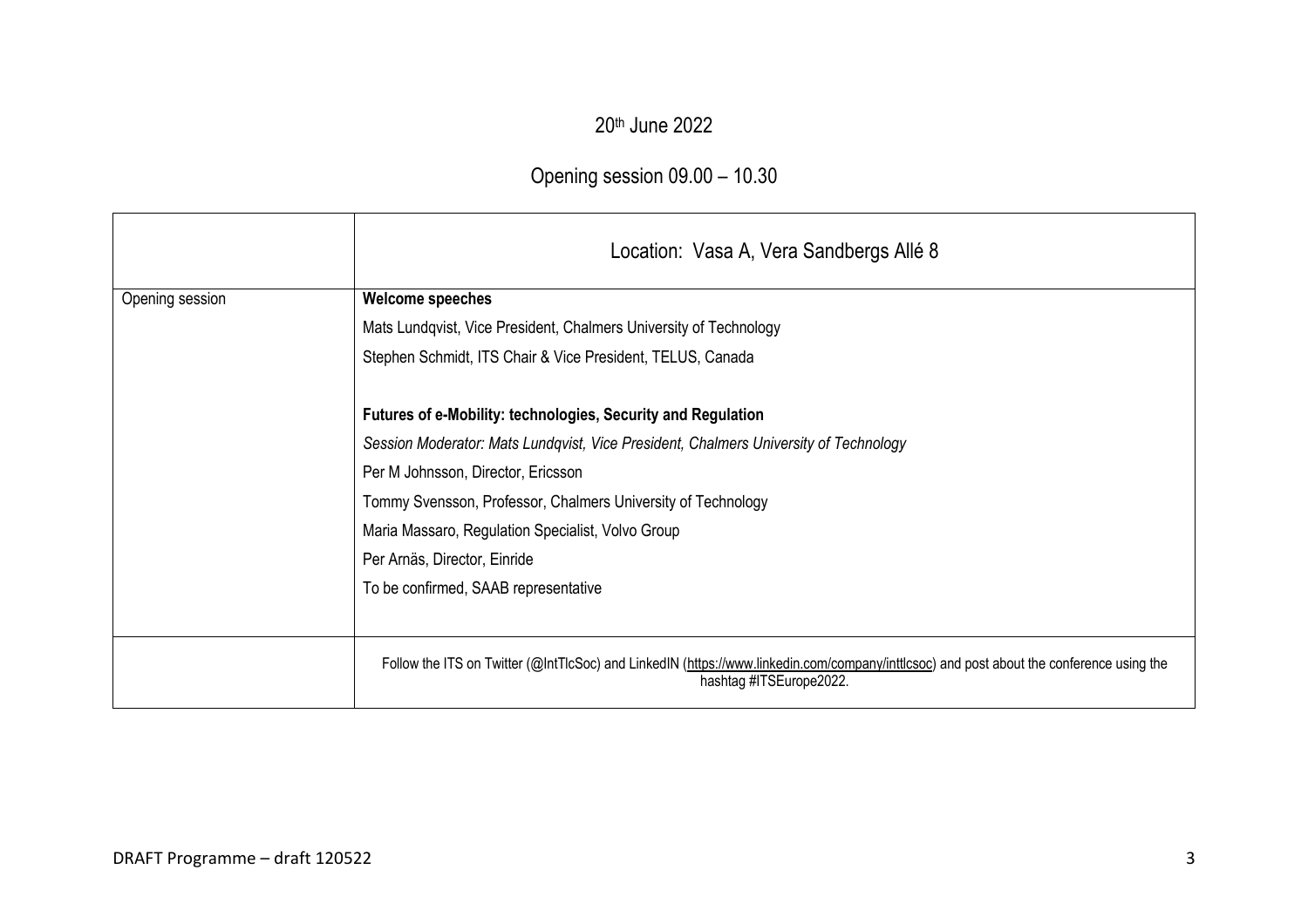#### **Parallel sessions 1: 11.00 – 12.30**

| 5G                                                                                                                                                     | <b>Broadband 1</b>                                                                                                                | <b>Artificial Intelligence</b>                                                                                          | Covid 1 - apps                                                                                                                                      | Forecasting and the future                                                                                                             |
|--------------------------------------------------------------------------------------------------------------------------------------------------------|-----------------------------------------------------------------------------------------------------------------------------------|-------------------------------------------------------------------------------------------------------------------------|-----------------------------------------------------------------------------------------------------------------------------------------------------|----------------------------------------------------------------------------------------------------------------------------------------|
| Calil, Tinoco & Rodrigues -<br>5G in Brazil: a comparative<br>analysis of challenges and<br>opportunities in Latin America                             | Ferrandis, Ramos & Feijoo -<br>Deployment of high-speed<br>broadband in rural areas in the<br>EU: Evolution of the investment     | <b>Schauer &amp; Schnurr -</b><br>Competition between human<br>and artificial intelligence: An<br>experimental analysis | <b>Howell &amp; Potgieter -</b><br>Smartphone-Based COVID-19<br>contact tracing apps:<br>Antipodean insights                                        | <b>Petre &amp; Varoutas - On the</b><br>application of machine learning<br>in telecommunications<br>forecasting: A comparison          |
| Laitsou & Katsianis - 5G fixed<br>wireless access for rural<br>broadband<br>Sobolewski & Czajkowski -                                                  | gap and alternatives to reduce it<br><b>Guiffard - Broadband Internet</b><br>and political mobilization in sub-<br>Saharan Africa | <b>Hofmann - Advice vs.</b><br>delegation: Do humans prefer<br>algorithmic support in bargaining<br>decisions?          | Mitomo, Otsuka & Kamplean -<br>Severity of COVID-19 infection<br>and the adoption of contact-<br>confirming application in Japan                    | Kanellos, Katsianis &<br>Varoutas - Forecasting a<br>telecommunications provider's<br>market share                                     |
| Fixed and mobile substitution<br>on mature broadband markets.<br>Do we need a new definition of<br>the broadband access market in<br>the advent of 5G? | Mohan & Lyons - High-speed<br>broadband availability, internet<br>activity among older people,<br>quality of life and loneliness  | <b>Gideon - Evaluating algorithmic</b><br>governance regimes: A game<br>theoretic and empirical analysis                | Kamplean, Mitomo & Otsuka -<br>Lack of trust and its influence<br>on the installation of the<br>COVID-19 contact-confirming<br>application in Japan | Sahebali & van der Vorst -<br>The capacity of mobile<br>telecommunications networks in<br>the Netherlands and its future<br>challenges |
|                                                                                                                                                        |                                                                                                                                   |                                                                                                                         |                                                                                                                                                     |                                                                                                                                        |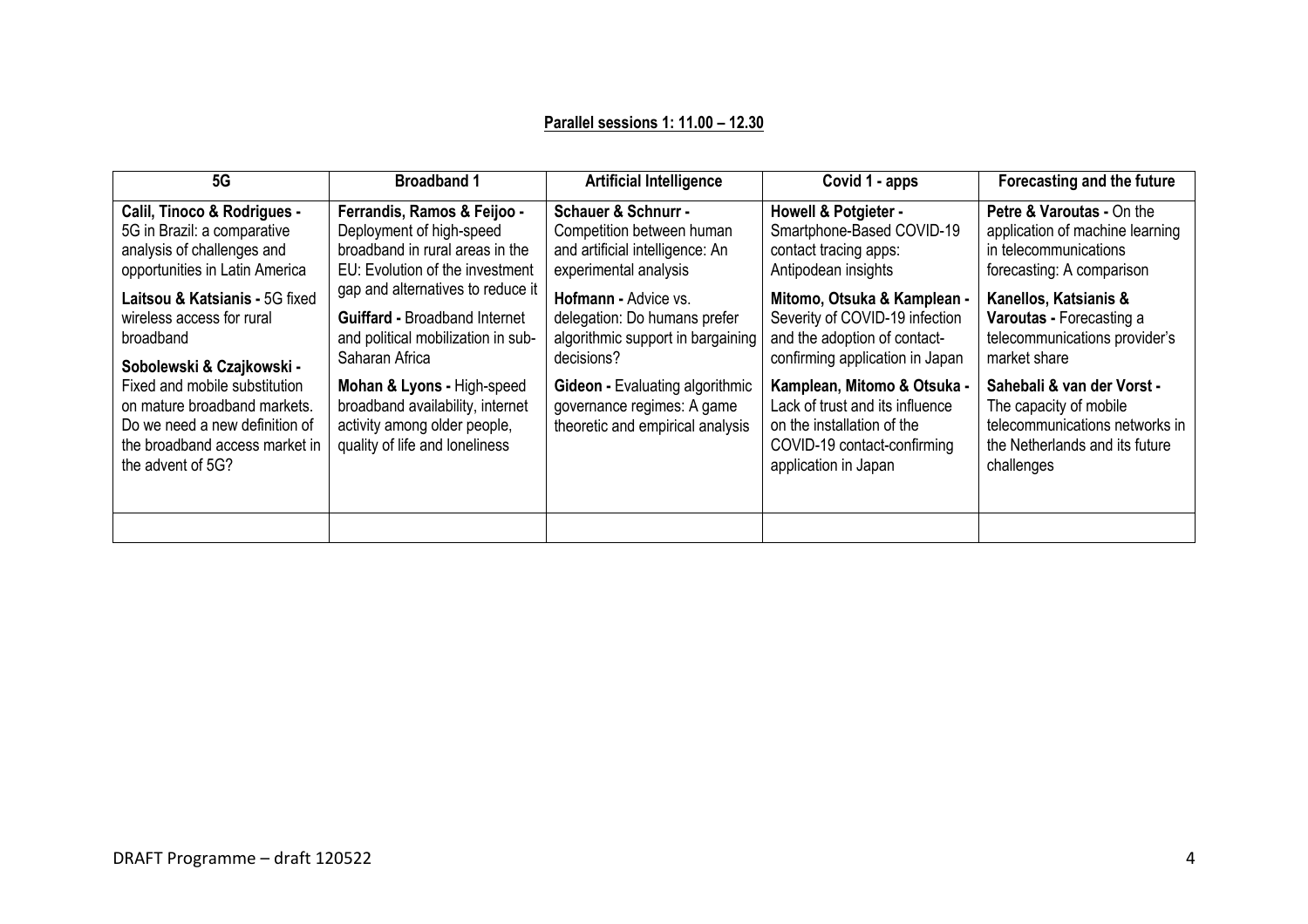#### **Parallel sessions 2: 13.30 – 15.00**

| 5G                                                                                                                                                                                                                                                                                                                                                                                                                                                                 | <b>Broadband 2</b>                                                                                                                                                                                                                                              | <b>Big tech</b>                                                                                                                                                                                                                                                            | Privacy and data                                                                                                                                                                                                                                                                                                                                                                  | <b>Content</b>                                                                                                                                                                                                                                                                                                    |
|--------------------------------------------------------------------------------------------------------------------------------------------------------------------------------------------------------------------------------------------------------------------------------------------------------------------------------------------------------------------------------------------------------------------------------------------------------------------|-----------------------------------------------------------------------------------------------------------------------------------------------------------------------------------------------------------------------------------------------------------------|----------------------------------------------------------------------------------------------------------------------------------------------------------------------------------------------------------------------------------------------------------------------------|-----------------------------------------------------------------------------------------------------------------------------------------------------------------------------------------------------------------------------------------------------------------------------------------------------------------------------------------------------------------------------------|-------------------------------------------------------------------------------------------------------------------------------------------------------------------------------------------------------------------------------------------------------------------------------------------------------------------|
| Markendahl & Beckman - Can<br>local 5G networks using local<br>spectrum be used as platform<br>for digitalization of industrial<br>systems and services?<br>Jurva, Outila, Matinmikko-<br><b>Blue &amp; Merisalo - Digital</b><br>transformation strategies for 5G<br>and beyond based smart<br>transportation systems<br>Zhang & Zhao - How can 5G<br>improve organizational<br>effectiveness? An empirical<br>study based on 5GtoB<br>application cases in China | Aravantinos, Petre, Katsianis<br>& Varoutas - A hedonic<br>approach to estimate the price<br>evolution of FTTH service:<br>evidence from EU<br>Eltges, Wiewiorra & Fourberg<br>- Copper to fibre migration:<br>Regulated access fees<br>incentivising migration | Tyagi - Digitalization of<br>agriculture: Where is the<br>GAFAM?<br>de Barsy & Gautier -<br>Acquisitions in the digital<br>economy: Are GAFAM killing<br>the next big thing?<br>Henten & Windekilde -<br>Demand side economies of<br>scope and Big Tech business<br>models | Fast & Schnurr - Data<br>donations for digital contact-<br>tracing: Short- and long-term<br>effects of monetary incentives<br>Maelen - Articles 40-41 GDPR:<br>A new approach to using codes<br>of conduct in EU law<br><b>Nam &amp; Kwon - Quantifying</b><br>different psychological costs of<br>user behavioral info for<br>overcoming the 'take-it-or-<br>leave-it' condition | <b>Nicholls - Designing agents in</b><br>models of online social<br>networks<br>Lin & Li - Investigating the<br>relationship of disguised<br>socialbots and disinformation<br>threat in Taiwan<br>Park & Kim - How do people<br>with physical disabilities want to<br>construct virtual identity with<br>avatars? |
|                                                                                                                                                                                                                                                                                                                                                                                                                                                                    |                                                                                                                                                                                                                                                                 |                                                                                                                                                                                                                                                                            |                                                                                                                                                                                                                                                                                                                                                                                   |                                                                                                                                                                                                                                                                                                                   |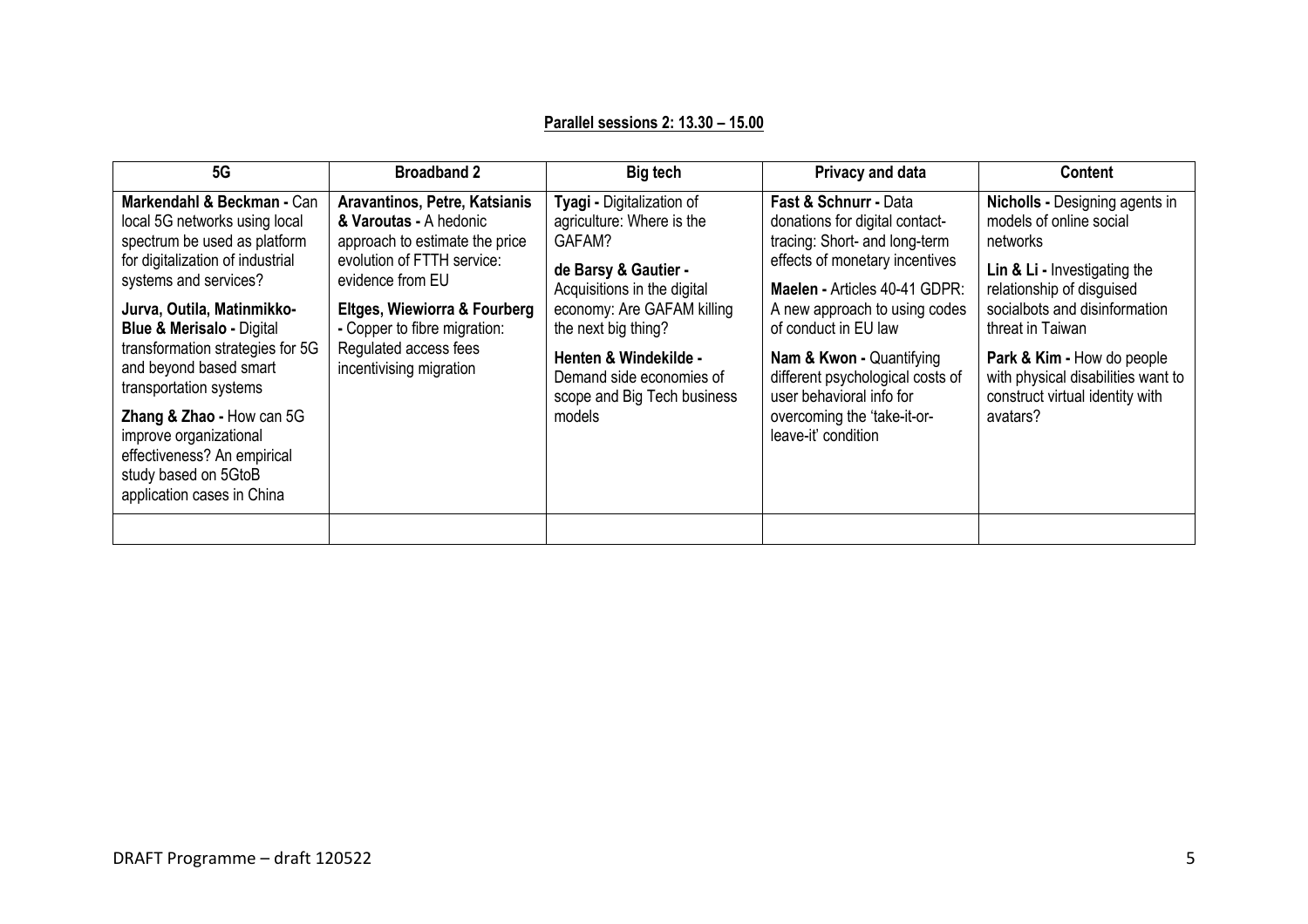#### **Parallel sessions 3: 15.30 – 17.00**

| <b>Mobile</b>                                                                                                                                                                                                                                                       | <b>Content 1</b>                                                                                                                                                                                                                                                    | <b>Platforms and ecosystems</b>                                                                                                                                                                                                                         | Cloud & security                                                                                                                                                                                                                                         | <b>Panel session</b>                                                                                                                          |
|---------------------------------------------------------------------------------------------------------------------------------------------------------------------------------------------------------------------------------------------------------------------|---------------------------------------------------------------------------------------------------------------------------------------------------------------------------------------------------------------------------------------------------------------------|---------------------------------------------------------------------------------------------------------------------------------------------------------------------------------------------------------------------------------------------------------|----------------------------------------------------------------------------------------------------------------------------------------------------------------------------------------------------------------------------------------------------------|-----------------------------------------------------------------------------------------------------------------------------------------------|
| Papai, Nagy & McLean -<br>Quality-adjusted price changes<br>on the Hungarian mobile market<br>between 2015-2021<br>Kondo - Analyzing the<br>efficiency of mobile operators in<br>six Asian countries by using<br>DEA and impact of M&A on<br>operational efficiency | Gideon & Kukura - "Everyone<br>had to be part of this:" Social<br>media and uprising participation<br>decisions<br>Fife & Pereira - Social justice<br>activism in high tech companies:<br>Factors motivating the<br>sustainability of employee<br>protest movements | Kraemer, Shekhar & Hofmann<br>- Regulating algorithmic<br>learning in digital platform<br>ecosystems through data<br>sharing and data siloing:<br>Consequences for innovation<br>and welfare<br><b>Buratti - The "uberisation" of</b><br>public service | Leka - What should economists<br>know about the cloud? A<br>literature review on digital<br>economics<br>Lim & Kim - Why would the<br>users of Google's cloud<br>services intend to switch to<br>alternative services?<br>Koehler, Dreher & Stocker - IT | <b>Future of Mobile Regulation</b><br>and Policy: A Global View<br>Moderator: Erik Bohlin,<br>Professor, Chalmers University<br>of Technology |
| Savunen, Hammainen &<br>Kilkki - Role of mobile network<br>operators in next generation<br>public safety services                                                                                                                                                   | Fujisawa & Kasuga -<br>Differentiation strategy for firms:<br>online ad versus mass media<br>ad                                                                                                                                                                     | Grob & Vidal - Towards a more<br>sustainable Internet: the case<br>for rebalancing the digital<br>ecosystem                                                                                                                                             | security in e-government:<br>Outsourcing, collaboration, or<br>do-it-yourself?<br>Falch - Cyber Security and<br>privacy in relation to SMEs                                                                                                              |                                                                                                                                               |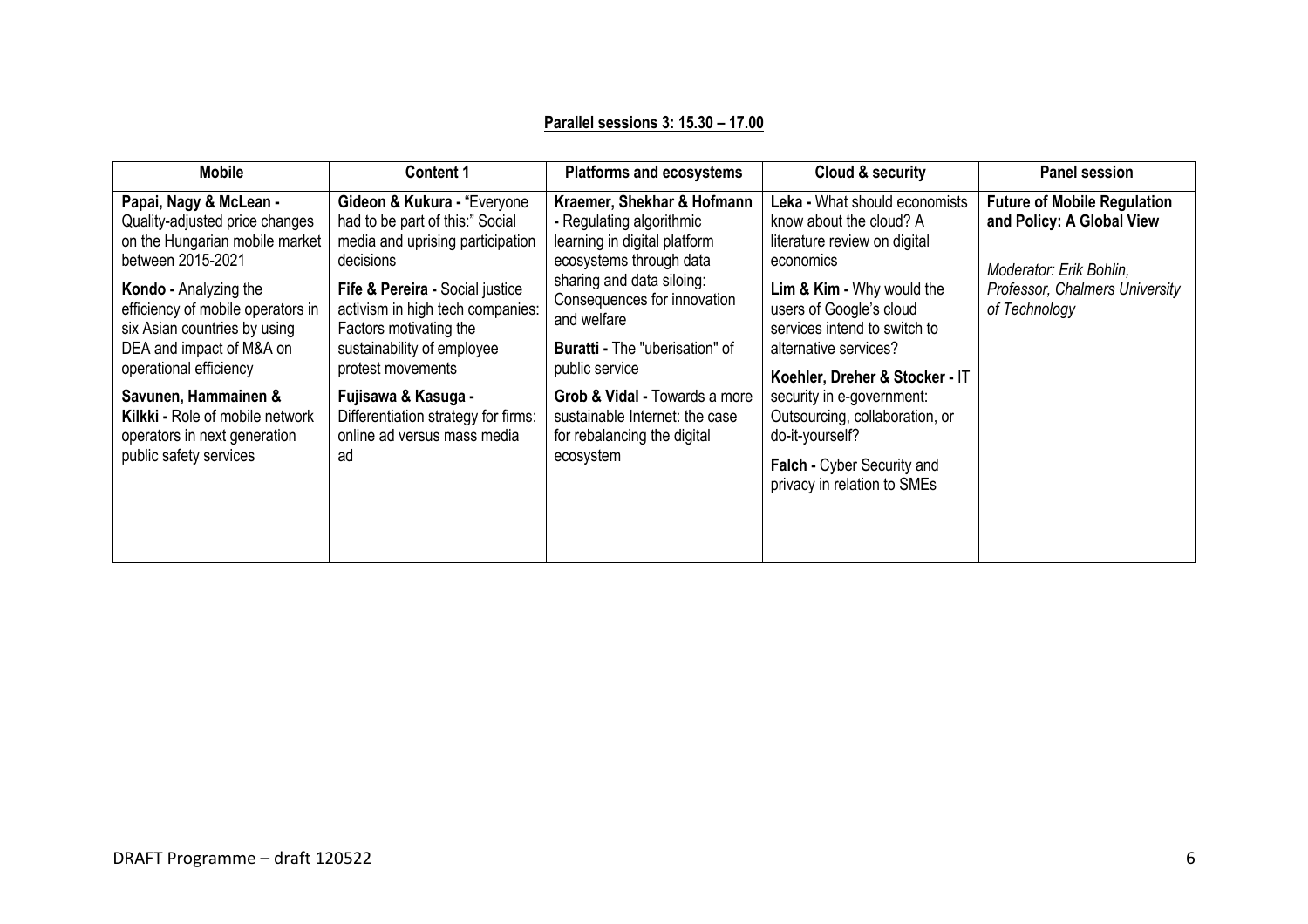#### **TUESDAY 21 June 2022**

#### **Parallel sessions 4: 09.00 – 10.30**

| Spectrum 1                                                                                                                                                                      | <b>Internet of Things</b>                                                                                                                                                            | <b>Blockchain</b>                                                                                                                                                                                    | Covid 2                                                                                                                                                                                                                                                              | <b>Platforms 1</b>                                                                                                                                                                                                                                                           |
|---------------------------------------------------------------------------------------------------------------------------------------------------------------------------------|--------------------------------------------------------------------------------------------------------------------------------------------------------------------------------------|------------------------------------------------------------------------------------------------------------------------------------------------------------------------------------------------------|----------------------------------------------------------------------------------------------------------------------------------------------------------------------------------------------------------------------------------------------------------------------|------------------------------------------------------------------------------------------------------------------------------------------------------------------------------------------------------------------------------------------------------------------------------|
| Yuguchi - Two decades after<br>the M. Cave's 'Review of Radio<br>Spectrum Management': What<br>has changed and What is still<br>the challenge?<br>Kim, Kim, Jang & Park - Value | Markendahl - Analysis of loT<br>services, data platforms and re-<br>use of data and solutions in a<br>smart city context<br>Degrande, Vannieuwenborg,<br>Verbrugge & Colle - Hedging | <b>Kshetri - Blockchains with</b><br><b>Chinese Characteristics</b><br>Dalvi & Gadkari - CCI and<br>regulation of digital platforms<br>and blockchain: Will it take a<br>rule of reason; per se or a | Cheng, Mitomo, Kamplean &<br>Seo - E-health literacy and the<br>voluntary adoption of the new<br>normal in COVID-19: the case<br>of Japan<br><b>Chahbane - Exposing the</b>                                                                                          | Papathanassopoulos &<br>Varoutas - On the competition<br>between Video OTTs platforms<br>vs traditional TV: A niche case<br>study in Greece<br>Tantiseranee - Online platform,                                                                                               |
| of spectrum for mobile<br>communications: Case of Korea<br>El-Moghazi - Radio spectrum<br>re-farming: A change of<br>paradigm                                                   | uncertainty in Internet of Things<br>investment project evaluation: A<br>real option approach<br>Harno - Scenarios for the<br>Industry 4.0 ecosystem<br>development                  | schizophrenic approach?<br>Castañeda & Feijoo -<br>Blockchain within agri-food<br>international value chains. A<br>comparative analysis from<br>public perspective in the case of<br>Spain           | digital divide in the time of<br>COVID-19: A comparative study<br>between Moroccan and<br>Slovenian higher education<br>Garín-Muñoz, Pérez-Amaral &<br>Valarezo-Unda - Evolution of<br>the Internet gender gaps in<br>Spain and effects of the Covid-<br>19 pandemic | partisan media and public<br>discussion regarding Covid-19<br>selective vaccine hesitancy<br>issues in Thailand: Textual<br>network analysis approach<br><b>Ueda - A conjoint analysis of</b><br>consumers' attitudes towards<br>digital platforms: A case study in<br>Japan |
|                                                                                                                                                                                 |                                                                                                                                                                                      |                                                                                                                                                                                                      |                                                                                                                                                                                                                                                                      |                                                                                                                                                                                                                                                                              |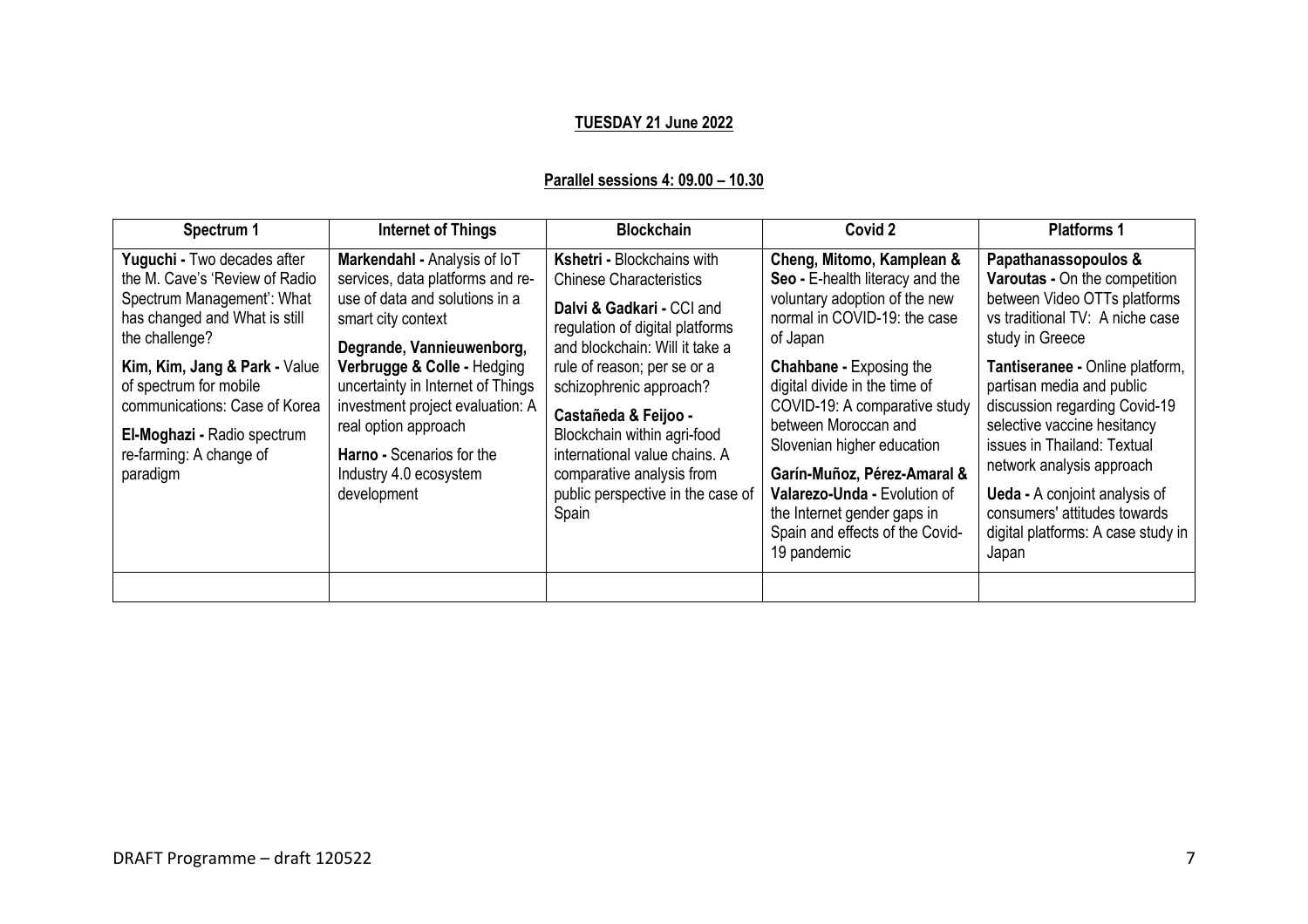#### **Parallel sessions 5: 11.00 – 12.30**

| Spectrum 2                                                                                                                                                                                                                                                                                                                                                                                                                       | Covid 3                                                                                                                                                                                                                                                                                                                                                                                                                                                   | <b>Content</b>                                                                                                                                                                                                                                                                                                                                                      | New technologies                                                                                                                                                                                                                                                                                                                                                                                                                            | <b>ICT</b> and the environment                                                                                                                                                                                                                                                                                                                                             |
|----------------------------------------------------------------------------------------------------------------------------------------------------------------------------------------------------------------------------------------------------------------------------------------------------------------------------------------------------------------------------------------------------------------------------------|-----------------------------------------------------------------------------------------------------------------------------------------------------------------------------------------------------------------------------------------------------------------------------------------------------------------------------------------------------------------------------------------------------------------------------------------------------------|---------------------------------------------------------------------------------------------------------------------------------------------------------------------------------------------------------------------------------------------------------------------------------------------------------------------------------------------------------------------|---------------------------------------------------------------------------------------------------------------------------------------------------------------------------------------------------------------------------------------------------------------------------------------------------------------------------------------------------------------------------------------------------------------------------------------------|----------------------------------------------------------------------------------------------------------------------------------------------------------------------------------------------------------------------------------------------------------------------------------------------------------------------------------------------------------------------------|
| Phansatarn, Srinuan &<br><b>Srinuan - Willingness to remain</b><br>using satellite TV: An<br>implication for refarming 3500<br>MHz in Thailand<br>Bahia, Butler & Castells - The<br>socio-economic benefits of the<br>6GHz band: Considering<br>licensed and unlicensed options<br>Liang - Suboptimal mobile<br>spectrum allocation lowers or<br>reverses the traditional gain in<br>consumer surplus from a new<br>MNO entrance | <b>Axenbeck &amp; Breithaupt -</b><br>Measuring firm-level<br>digitalisation and its impact on<br>economic and social stability<br>during the COVID-19 Crisis - A<br>novel text-mining approach<br>Takao, Nakamura, Nakamura<br>& Goto - An empirical analysis<br>of the impact of the spread of<br>telework on the volume of<br>tourism demand<br>Gijón, Fernández-Bonilla &<br>Whalley - Behind the<br>pandemic: the loopholes of the<br>digital divide | Deshpande, Lechardoy &<br>Villanueva - Towards a<br>comparative and integrative<br>framework for regulatory<br>approaches to online<br>advertising<br>Fourberg, Tas & Wiewiorra -<br>My Browser is not a Billboard:<br>Experimental Evidence on Ad-<br>blocking Adoption and Users'<br>Acquisition of Information<br>Kurata - Who wins the people<br>wins the world | Kim, Lee & Kwon - Does the<br>video assistant referee (VAR)<br>system mitigate referee bias in<br>professional football leagues?<br><b>Kshetri - International variation</b><br>in regulations related to initial<br>coin offerings: Preliminary<br>findings and a research agenda<br>Nam & Kim - Why do elderly<br>people feel negative about the<br>use of self-service technology<br>and how do they cope with the<br>negative emotions? | <b>Edquist - How is mobile</b><br>broadband affecting CO <sub>2</sub><br>Emissions globally?<br>Kapatamoyo & Mbumwae -<br>ICT in Zambia - Green<br>informatics on strategies and<br>technological innovations<br>Briglauer, Köppl-Turyna &<br><b>Schwarzbauer - Evaluating</b><br>effects of ICT core elements on<br>CO2 emissions: recent<br>evidence from OECD countries |
|                                                                                                                                                                                                                                                                                                                                                                                                                                  |                                                                                                                                                                                                                                                                                                                                                                                                                                                           |                                                                                                                                                                                                                                                                                                                                                                     |                                                                                                                                                                                                                                                                                                                                                                                                                                             |                                                                                                                                                                                                                                                                                                                                                                            |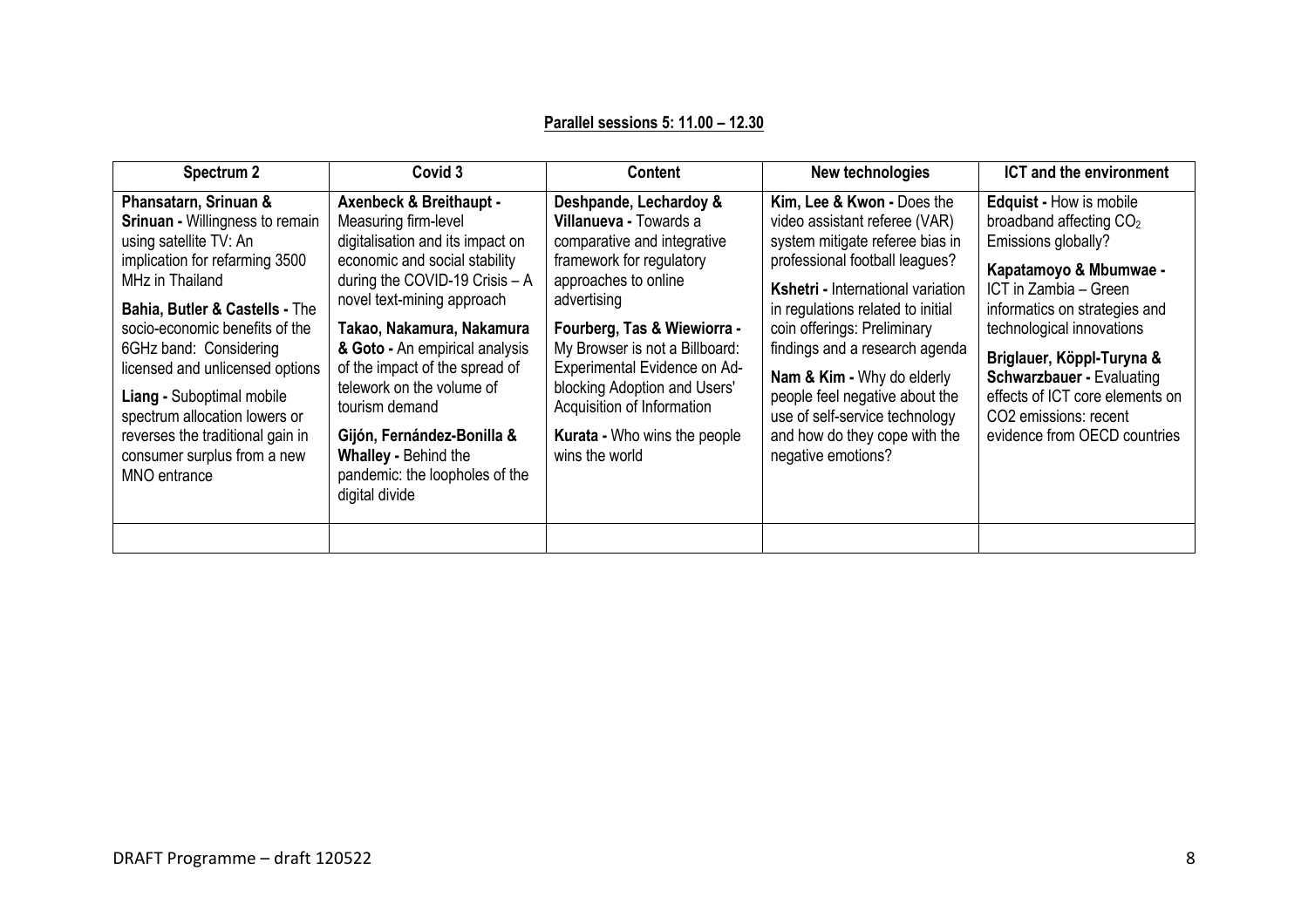#### **Parallel sessions 6: 13.30 – 15.00**

| <b>Digital divide</b>                                                                                                                                                                                                                                                                                                                                                                                                                                                  | <b>Competition 1</b>                                                                                                                                                                                                                                                                                                                                                                                         | <b>Mobile 1</b>                                                                                                                                                                                                                                                                                                                          | <b>European Union</b>                                                                                                                                                                                                  | Panel      |
|------------------------------------------------------------------------------------------------------------------------------------------------------------------------------------------------------------------------------------------------------------------------------------------------------------------------------------------------------------------------------------------------------------------------------------------------------------------------|--------------------------------------------------------------------------------------------------------------------------------------------------------------------------------------------------------------------------------------------------------------------------------------------------------------------------------------------------------------------------------------------------------------|------------------------------------------------------------------------------------------------------------------------------------------------------------------------------------------------------------------------------------------------------------------------------------------------------------------------------------------|------------------------------------------------------------------------------------------------------------------------------------------------------------------------------------------------------------------------|------------|
| Setthasuravich, Sirikhan &<br>Kato - Spatial econometric<br>analysis of the digital divide in<br>Thailand at the sub-district<br>level: patterns and determinants<br>Vargas-Montoya, Robalion &<br>Madrigal - Digital divide in<br>Costa Rica over the last<br>decade: How does it change<br>and what drives it?<br>Griffin, Lyons, McCoy &<br>Mohan - Early digital exposure<br>and later digital skills: evidence<br>from home and school<br>environments in Ireland | Tang & Howell - Spectrum<br>policy on broadband market to<br>reduce digital divide and<br>promote competition<br>Ida, Kawaguchi, Kuroda &<br>Sato - Multi-product quality<br>competition and bundling: The<br>case of telecommunication<br>industry<br>Yang, Vialle & Whalley - Is<br>disruption the second time<br>around harder to do? The entry<br>of Iliad into the Italian<br>telecommunications market | <b>Földes - Financial and</b><br>regulatory assessment of<br>mobile network sharing as a<br>trigger of cost efficient 5G<br>rollout in CEE<br>Jeanjean - Infrastructure<br>sharing and co-investment in<br>the telecommunication Industry<br>Gannon - Mangled magic-<br>numbers: 4 to 3 wireless<br>mergers in the US, EU, and<br>Canada | Arcos & Feijóo - An analysis of<br>the content-neutrality approach<br>in European audiovisual market<br>regulation<br>de Rojas, Pita & Martínez -<br>Understanding Spain and<br>Europe in the global digital<br>sector | <b>TBD</b> |
|                                                                                                                                                                                                                                                                                                                                                                                                                                                                        |                                                                                                                                                                                                                                                                                                                                                                                                              |                                                                                                                                                                                                                                                                                                                                          |                                                                                                                                                                                                                        |            |